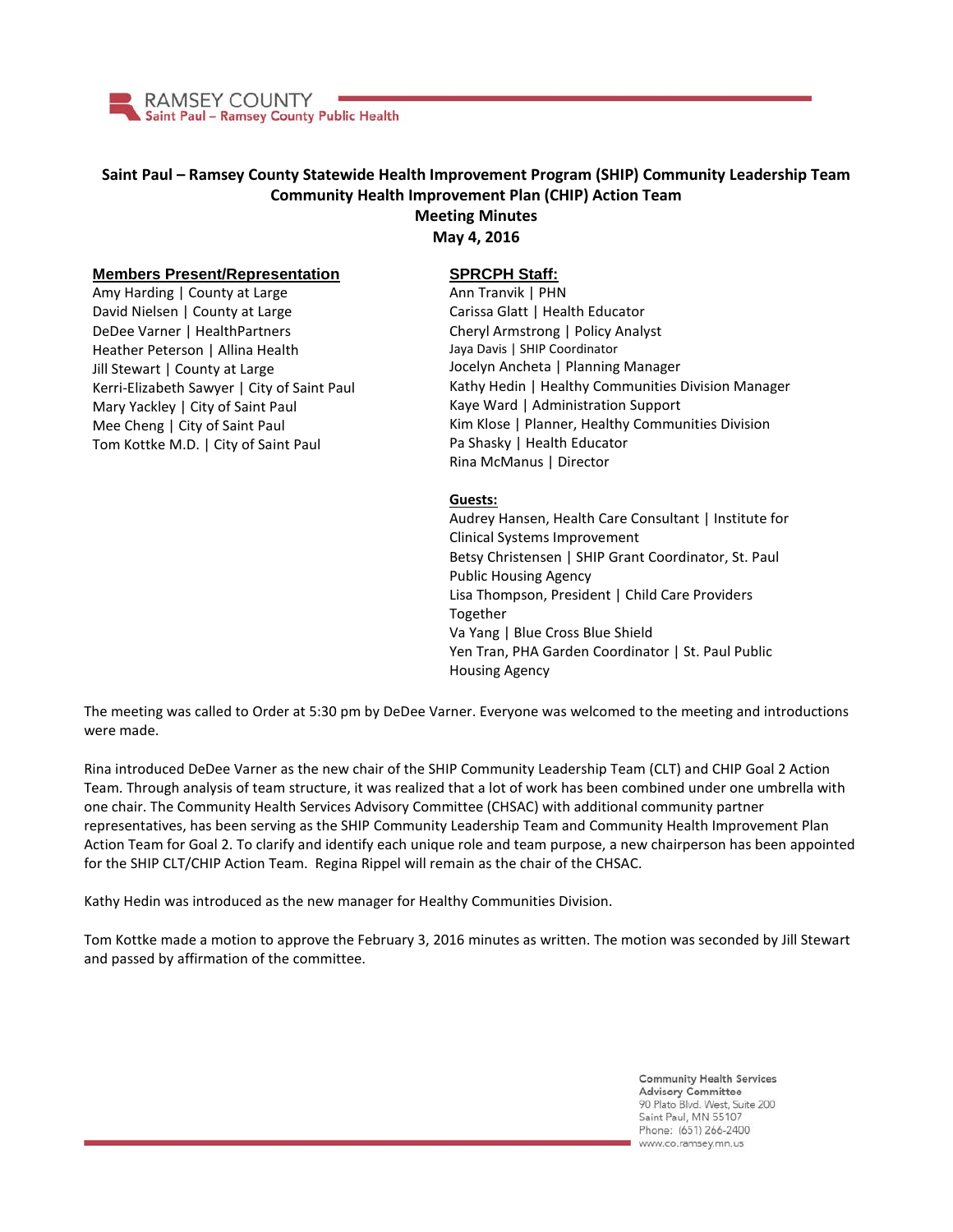

| Agenda item:                                                                                                                                                                                                                                  | Speaker/Discussion:                                                                                                                                                                                                                                                                                                                                                                                                                                                                                                                                                                                                                                                                            |
|-----------------------------------------------------------------------------------------------------------------------------------------------------------------------------------------------------------------------------------------------|------------------------------------------------------------------------------------------------------------------------------------------------------------------------------------------------------------------------------------------------------------------------------------------------------------------------------------------------------------------------------------------------------------------------------------------------------------------------------------------------------------------------------------------------------------------------------------------------------------------------------------------------------------------------------------------------|
| <b>SHIP 4 Business:</b><br>Workplans and contract renewals timeline<br>Jaya Davis (SHIP Coordinator), Saint Paul -<br>Ramsey County Public Health                                                                                             | Jaya provided members with an update on SHIP 4 workplans, noting<br>that all contracts are now in place with the last one awarded to<br>American Lung Association with a start date of May 1, 2016. Work<br>has commenced on draft work plans for year 2. Jaya introduced Kim<br>Klose, Planning Specialist, Saint Paul - Ramsey County Public Health.<br>Kim is working with the Healthy Communities Division, specifically<br>with the SHIP Team.                                                                                                                                                                                                                                            |
| Presentation on Hmong ICSI Healthy<br>Lifestyle Guidelines - Final report<br>Audrey Hansen (Health Care Consultant),<br>Institute for Clinical Systems Improvement, Pa<br>Shasky (Health Educator), Saint Paul Ramsey<br>County Public Health | Pa and Audrey gave a presentation on the Hmong Institute for<br>Clinical Systems Improvement (ICSI) Healthy Lifestyle Guidelines<br>(see attached PowerPoint). Members were provided with a copy<br>of the final 'Culturally Informed Clinical Practices for Healthy<br>Hmong Lifestyles' book. The document is about culturally<br>appropriate best practices for clinic staff to promote healthy<br>lifestyles for Hmong families in Minnesota and is based on the<br>Institute for Clinical Systems Improvement (ICSI) 2013 Healthy<br>Lifestyles Guidelines. The four focus areas are of the Healthy<br>Hmong Lifestyles document are:<br>Healthy weight<br>$\bullet$<br>Healthy nutrition |
|                                                                                                                                                                                                                                               | Physical activity<br>٠<br>Tobacco cessation and prevention<br>The completed document is available via the Ramsey County<br>Website_www.ramseycounty.us/residents/health-medical/public-<br>health-initiatives/statewide-health-improvement-program-ship<br>under SHIP strategies: Health care connections.                                                                                                                                                                                                                                                                                                                                                                                     |
|                                                                                                                                                                                                                                               | For additional information please contact Pa Shasky at<br>pa.shasky@co.ramsey.mn.us                                                                                                                                                                                                                                                                                                                                                                                                                                                                                                                                                                                                            |
| Childcare strategy                                                                                                                                                                                                                            | Child Care Providers Together with support from Saint Paul -<br>Ramsey County Public Health have expanded their outreach in                                                                                                                                                                                                                                                                                                                                                                                                                                                                                                                                                                    |
| Lisa Thompson (President), Child Care Providers<br>Together, Pa Shasky (Health Educator), Saint Paul<br>Ramsey County Public Health                                                                                                           | family childcare. SHIP training is provided (ongoing) for licensed<br>child care providers in areas such as breastfeeding, healthy eating,<br>and physical activity and comply with Ramsey County licensing<br>requirements to help meet continuing education credits. Monthly<br>newsletters are sent to licensed providers (sample handed to<br>committee members) for themselves and the families that they<br>serve. By working with SPRCPH, they have been able to develop a<br>Policy Statement to be used by the providers in the community.<br>The response has been exciting, and many childcare providers are                                                                        |

**Community Health Services<br>Advisory Committee**<br>90 Plato Blvd. West, Suite 200<br>Saint Paul, MN 55107<br>Phone: (651) 266-2400<br>www.co.ramsey.mn.us

Ì.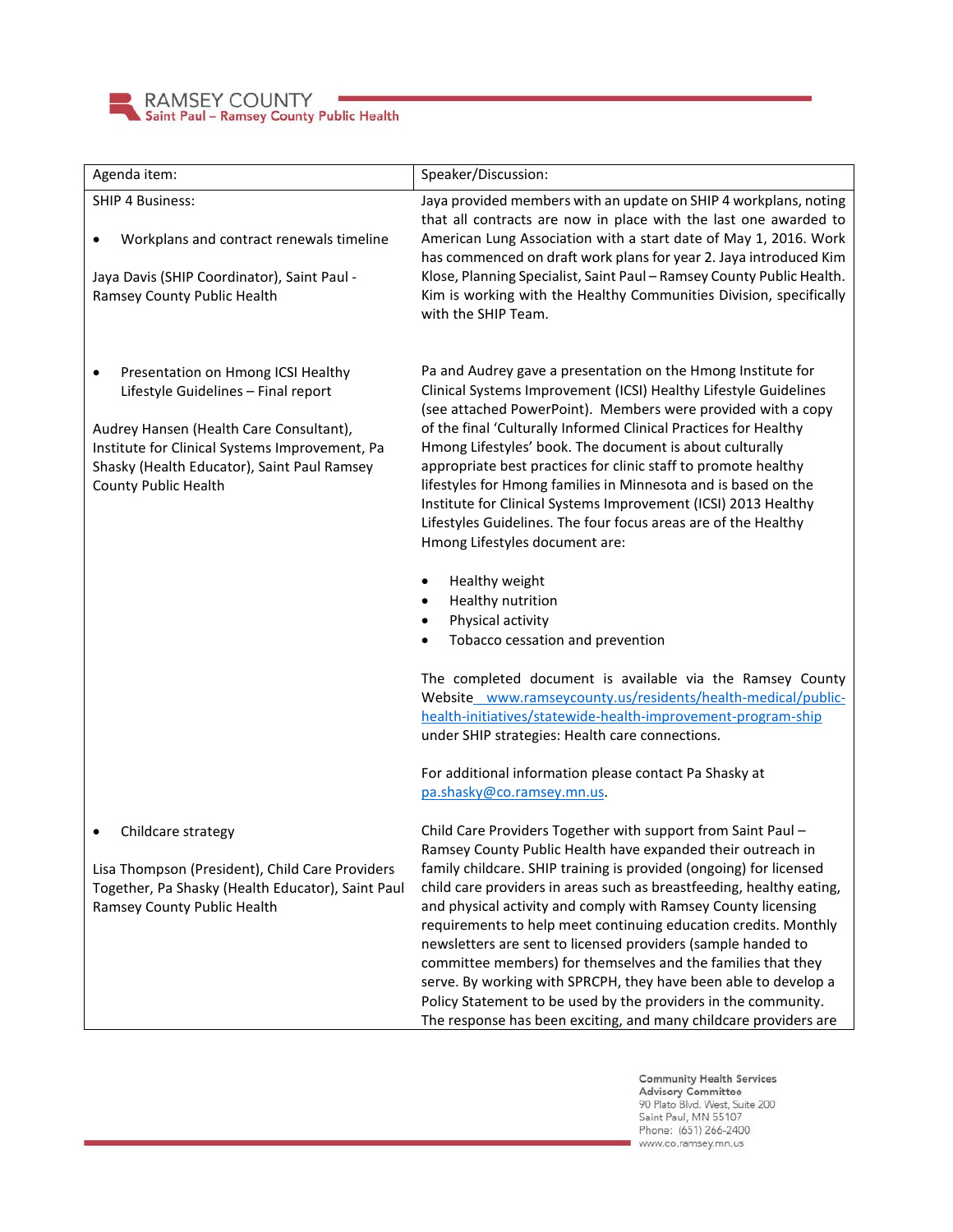

|                                                                                                                                                                                                                                                                                                                                            | working with Pa to create opportunities for balancing healthy<br>lifestyles.                                                                                                                                                                                                                                                                                                                                                                                                                                                                                                                                                                                                                                                                                                                                                                                                     |
|--------------------------------------------------------------------------------------------------------------------------------------------------------------------------------------------------------------------------------------------------------------------------------------------------------------------------------------------|----------------------------------------------------------------------------------------------------------------------------------------------------------------------------------------------------------------------------------------------------------------------------------------------------------------------------------------------------------------------------------------------------------------------------------------------------------------------------------------------------------------------------------------------------------------------------------------------------------------------------------------------------------------------------------------------------------------------------------------------------------------------------------------------------------------------------------------------------------------------------------|
| Public Housing Healthy Eating, Garden<br>$\bullet$<br>Video, and Physical Activity Strategies - Yen<br>Tran (PHA Garden Coordinator), St. Paul<br>Public Housing Agency, Betsy Christensen<br>(SHIP Grant Coordinator), St. Paul Public<br>Housing Agency, Ann Tranvik (Public Health<br>Nurse), Saint Paul Ramsey County Public<br>Health | Betsy Christensen gave an overview of the work that Saint Paul<br>Public Housing Agency have been doing (see attached PowerPoint)<br>through the SHIP funding. Saint Paul - Ramsey County Public Health<br>(SPRCPH) SHIP team (Betsy and Ann) have been in partnership with<br>PHA residents since 2012 and have helped the agency to restructure<br>and better support the work that is happening. Highlighted during<br>the discussion were some of the Active Living and Healthy Eating<br>Initiatives:<br>Free Bikes 4 Kidz<br>$\bullet$<br>Walk with a Doc community events with Allina Health<br>$\bullet$<br>Nice Ride Neighborhood adult orange bicycle program<br>$\bullet$<br>Twin Cities Mobile Market connections<br>Wheelchair accessible raised bed gardens<br>Cooking & Nutrition classes, connection with Extension<br>٠<br>On-site farmers markets<br>$\bullet$ |
|                                                                                                                                                                                                                                                                                                                                            | Yen Tran, PHA Garden Coordinator talked about the "Make It<br>Bloom" community gardens project between St. Paul Public<br>Housing Agency, our residents and partners: Conservation Corps of<br>Minnesota & Iowa, Gardening Matters, Ramsey County Master<br>Gardener Program of UMN-Extension, St. Paul-Ramsey County<br>Public Health and The Statewide Health Improvement Program<br>(SHIP), MDH. The gardens were introduced to encourage residents<br>to be physically active and also provides access to healthy foods.<br>The video can be found at Make It Bloom: Community Gardens                                                                                                                                                                                                                                                                                       |
| Community Health Improvement Plan (CHIP)<br><b>Action Team:</b><br>Review of CHIP 2015 Year End Report<br>Review and discussion of proposed revisions<br>Rina McManus, Director, Saint Paul Ramsey<br>County Public Health                                                                                                                 | Rina introduced the CHIP 2015 Year End Annual Report which was<br>sent to members prior to this meeting. As information was being<br>gathered and put together for this report, it was clear that there<br>was a lack of alignment with the strategies for Goal 2 in the<br>Community Health Improvement Plan that was created in 2013. In<br>developing the CHIP, the CHIP committee determined that Goal 2<br>be reflective of and aligned with SHIP strategies. The 2015 Year End<br>Report suggests a need to revise Goal 2 objectives and strategies<br>and make amendments to ensure better alignment with SHIP<br>strategies.                                                                                                                                                                                                                                             |
|                                                                                                                                                                                                                                                                                                                                            | Discussion ensued and agreement was reached to make the<br>following revisions::<br>Add the topic of reducing tobacco and second hand smoke<br>$\bullet$<br>Remove the strategies related to decreasing obesity rates in<br>$\bullet$<br>youth and adults and instead only have increasing physical<br>activity and healthy eating (as these 2 activities lead to a                                                                                                                                                                                                                                                                                                                                                                                                                                                                                                              |

**Community Health Services<br>Advisory Committee**<br>90 Plato Blvd. West, Suite 200<br>Saint Paul, MN 55107<br>Phone: (651) 266-2400 www.co.ramsey.mn.us

Ì,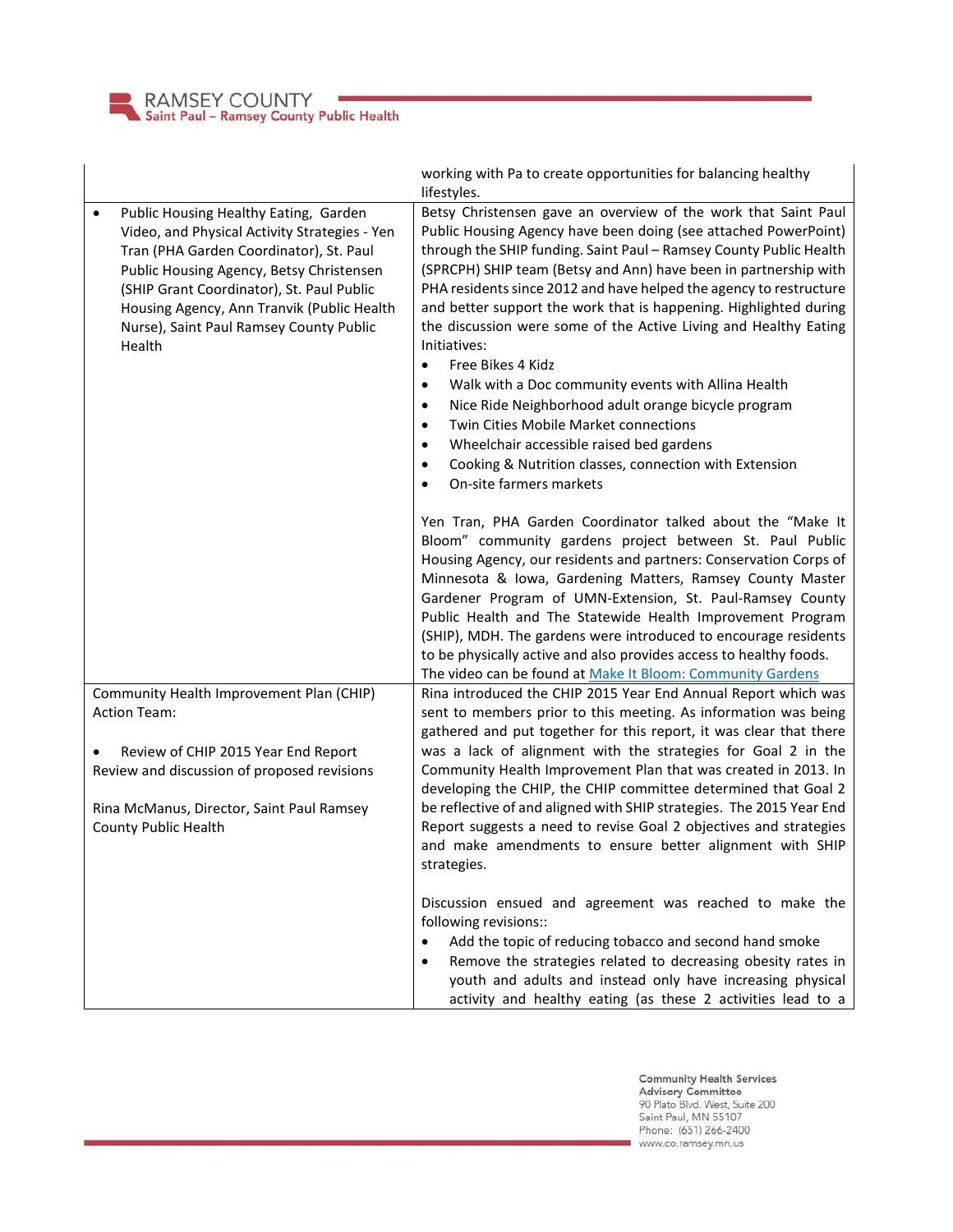RAMSEY COUNTY<br>Saint Paul – Ramsey County Public Health

|                 | reduction in obesity, including obesity reduction itself as a<br>strategy is considered redundant)<br>Change the title of the Nutrition, Weight and Active Living<br>٠<br>Action Team to include Tobacco Reduction<br>Include updated percentages in the strategies<br>$\bullet$<br>Use the word servings when talking about eating more fruits to<br>$\bullet$<br>stay in the spirit of what we are trying to do, rather than adopt<br>the language used in the MN student surveys as the number of<br>fruits and vegetable is taken too literally<br>Flavored and menthol tobacco is not included in the strategies<br>$\bullet$<br>related to tobacco. If we include tobacco reduction we should<br>make it a point to include reducing the use of flavored tobacco<br>and e-cigarettes<br>Expand upon working with only Saint Paul Public Housing and<br>include language for strategies in all affordable housing<br>Add strategies to mention reducing the use of menthol<br>$\bullet$<br>cigarettes as they are believed to be the gateway to smoking<br>tobacco in adulthood<br>Under Objective 6, add strategy c working with community<br>$\bullet$<br>organizations to reduce menthol products being marketed<br>highly in the African American community<br>Remove redundant objectives<br>$\bullet$<br>Look at the use of media and how we communicate, what are<br>$\bullet$<br>the mechanisms to educate and communicate<br>Tom Kottke made a motion to approve the recommended<br>revisions presented and have staff utilize the most appropriate<br>language and update the CHIP Goal 2 Action Team's objectives and<br>strategies related to healthy eating, active living, and tobacco<br>reduction. The motion was seconded by Mee Cheng and Mary<br>Yackley and passed by affirmation of the committee. |
|-----------------|------------------------------------------------------------------------------------------------------------------------------------------------------------------------------------------------------------------------------------------------------------------------------------------------------------------------------------------------------------------------------------------------------------------------------------------------------------------------------------------------------------------------------------------------------------------------------------------------------------------------------------------------------------------------------------------------------------------------------------------------------------------------------------------------------------------------------------------------------------------------------------------------------------------------------------------------------------------------------------------------------------------------------------------------------------------------------------------------------------------------------------------------------------------------------------------------------------------------------------------------------------------------------------------------------------------------------------------------------------------------------------------------------------------------------------------------------------------------------------------------------------------------------------------------------------------------------------------------------------------------------------------------------------------------------------------------------------------------------------------------------------------------------------------------------------------------------|
| Open Discussion | The Ramsey County Board of Commissioners proclaimed May<br>$\bullet$<br>as Mental Health Awareness Month<br>Tom Kottke suggested that we consider changing the<br>٠<br>proclamation next year to Mental Health Action instead of<br>Awareness. Members agreed there is a need for a change to<br>the messaging as attention spans are shallow and people have<br>a need for quick access to information<br>Launching this summer, there will be a Minnesota Mental<br>$\bullet$<br>Health Line for smart phones<br>Tom suggested that all youth should attend gun safety<br>$\bullet$<br>training even if the family's do not own a firearm                                                                                                                                                                                                                                                                                                                                                                                                                                                                                                                                                                                                                                                                                                                                                                                                                                                                                                                                                                                                                                                                                                                                                                                  |

**Community Health Services<br>Advisory Committee**<br>90 Plato Blvd. West, Suite 200<br>Saint Paul, MN 55107<br>Phone: (651) 266-2400<br>www.co.ramsey.mn.us

I,